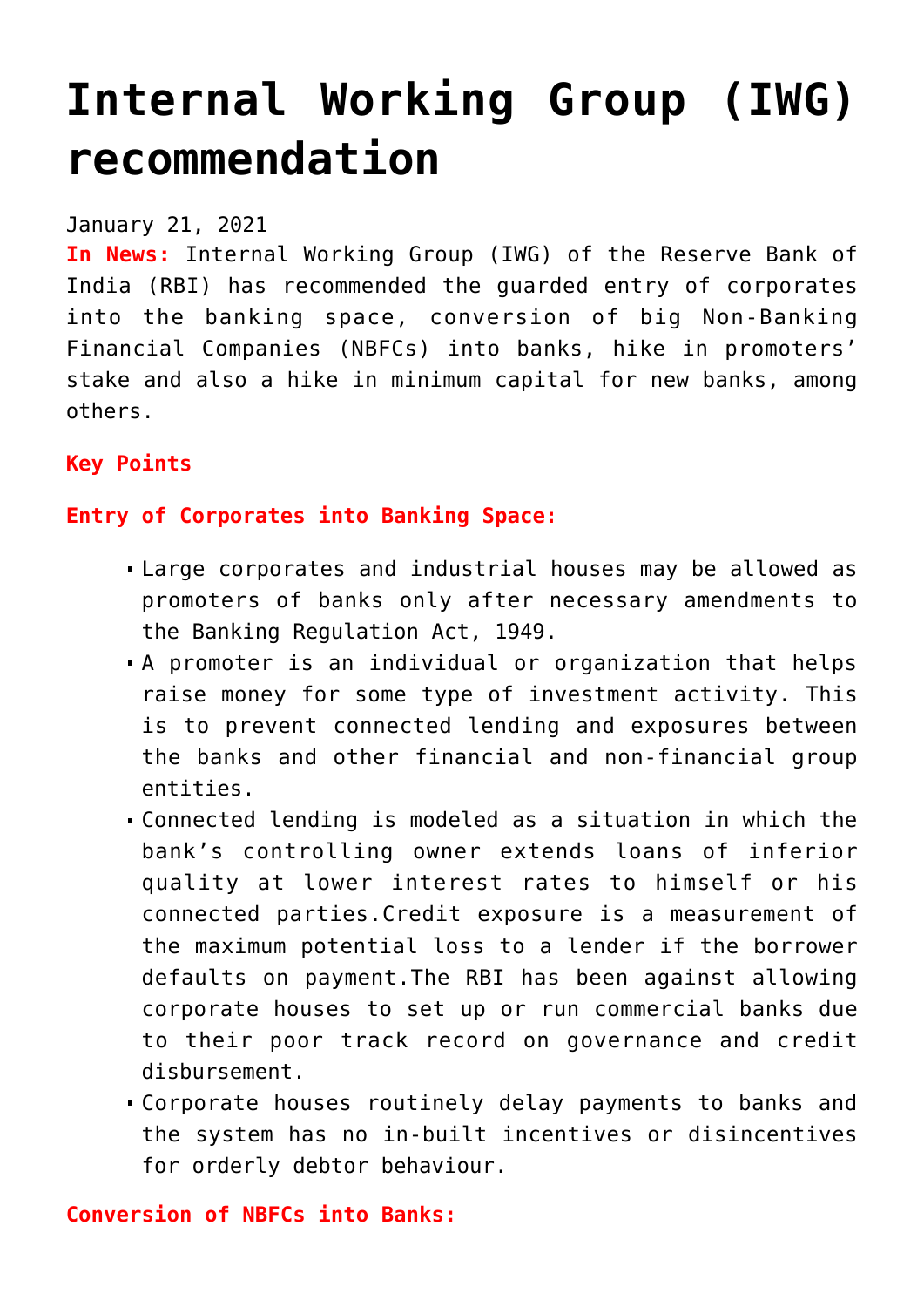Well-run large NBFCs, with an asset size of Rs. 50,000 crore and above, including those which are owned by a corporate house, may be considered for conversion into banks subject to completion of 10 years of operations and meeting due diligence criteria and compliance with additional conditions specified in this regard.

#### **Hike in Promoters' Stake:**

- The cap on promoters' stake in the long run (15 years) may be raised from the current level of 15% to 26% of the paid-up voting equity share capital of the bank.
- On non-promoter shareholding, the panel has suggested a uniform cap of 15% of the paid-up voting equity share capital of the bank for all types of shareholders.

## **Hike in Minimum Capital for New Banks:**

The minimum initial capital requirement for licensing new banks should be enhanced from Rs. 500 crore to Rs. 1,000 crore for universal banks and from Rs. 200 crore to Rs. 300 crore for small finance banks. Universal Banks combine the three main services of banking viz. wholesale banking, retail banking, and investment banking under one roof. For example, Deutsche Bank, Bank of America, HSBC, etc.

**Payments Banks' Conversion into Small Finance Bank:**

For payments banks intending to convert to a Small Finance Bank (SFB), a track record of 3 years of experience as payments bank may be considered as sufficient.Payments banks (Airtel Payments Bank, India Post Payments Bank, etc.) are like any other banks, but operating on a smaller or restricted scale.Small Finance Banks are the financial institutions which provide financial services to the unserved and unbanked region of the country.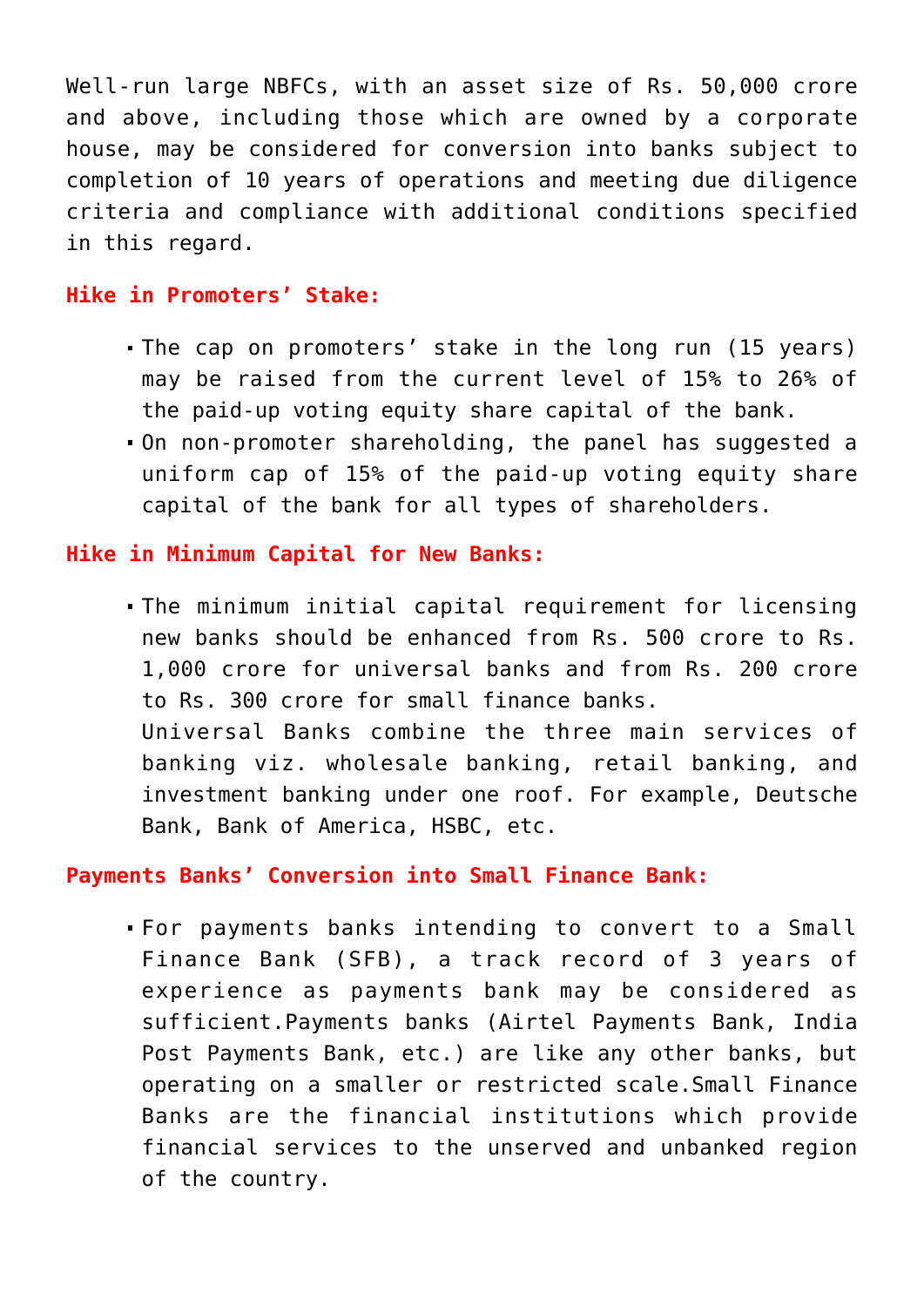# **Harmonisation and Uniformity in Different Licensing Guidelines:**

- The RBI should take steps to ensure harmonisation and uniformity in different licensing guidelines, to the extent possible.
- Whenever new licensing guidelines are issued, if new rules are more relaxed, the benefit should be given to existing banks, and if new rules are tougher, legacy banks should also conform to new tighter regulations, but a non-disruptive transition path may be provided to affected banks.

## **Non Operative Financial Holding Company:**

NOFHC should continue to be the preferred structure for all new licenses to be issued for universal banks. However, it should be mandatory only in cases where the individual promoters, promoting entities and converting entities have other group entities.NOFHC is a financial institution through which promoter/promoter groups will be permitted to set up a new bank.Entities or groups in the private sector, public sector and NBFCs can set up these wholly-owned NOFHCs.

## **Payments Banks**

They are like any other banks but operate on a smaller scale. For example, Airtel Payments Bank, India Post Payments Bank and so on.

## **Small Finance Banks (SFB)**

These are the financial institutions facilitating financial services to India's unserved and unbanked region. For example, A U Small Finance Bank, ESAF Small Finance Bank, and so forth.

# **Universal Banks**